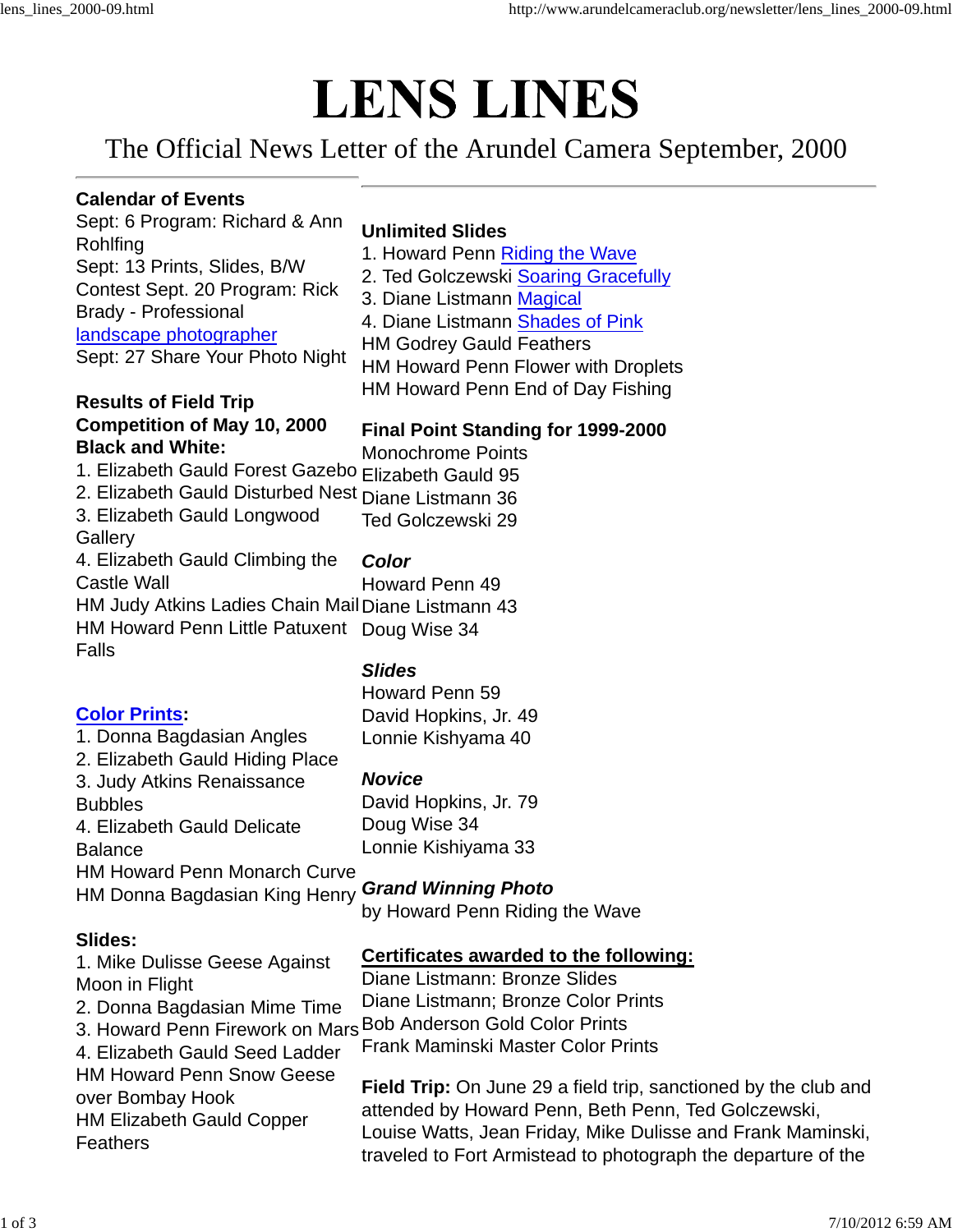HM Mike Dulisse Row Boats at the Shore **Photo of the Year and winner of one year membership:** Mike Dulisse : Geese Against Moon in Flight **Results of Awards Banquet, May 17, 2000 Novice Color Prints** 1. Carl Porter Your Majesty 2. Judy Atkins The Guest Room 3. Donna Bagdasian Feather **Patterns** 4. Dick Fairhurst Madame Butterfly HM Louise Watts Danner's Portraits **Unlimited Color Prints** tall ships from Baltimore. Except for a little morning haze the weather was accommodating giving everyone a chance for some fine photos shots of tall ships. ACC Web Page: You can read all earlier and latest issues of the club Newsletters by dialing into the club's web page side at: "http://start.at/acc". On July 12 a meeting was held at Howard Penn's home to discuss the ACC plans for the year 2000-2001. Those attending included Howard Penn, Diane Listmann, Joan Harris, Judy Atkins, Frank Maminski, Ted Golczewski, Kathy Dulisse, Mike Dulisse and Dick Fairhurst. **Themes for March 2001** B/W A different Angle or a different perspective (different angles, distortion, wide angles, etc.) Color Prints From a child's perspective or ground level up to 3 feet from the camera's lens. Slides Special Effects

#### Board Members: MIke Dulisse Frank Maminski

*I wonder...A woman called a photo shop and complained that her camera did not work. The clerk asked her what kind of camera did she have. She replied, "It's a black one."*

1. Howard Penn Soaring at Sunset 2. Bob Anderson Silk Flowers

3. Howard Penn Leaping for Joy 4. Bob Anderson Spring `99

HM Howard Penn Covered with Pollen HM Elizabeth Gauld Thinga-ma-bob

HM Howard Penn Mandril

# **Unlimited Black & White Prints**

Season 2. Elizabeth Gauld Collision Course 3. Godfrey Gauld Bookends 4. Elizabeth Gauld 3 in a Pond Resting Place HM Bob Anderson View from Norris Glacier HM Elizabeth Gauld Village of St. officers: Mary's

# **Novice Slides**

1. Dick Fairhurst Untitled - Butterfly on Buds 2. Donna Bagdasian Stripes 3. Louis Sapienza Owl

1. Godfrey Gauld Blossom out of The Arundel Camera Club meets every Wednesday evening HM Elizabeth Gauld Fisherman's Annual dues are \$15.00 per adult, \$7.50 per full-time student. when school is in session. We meet at 7:30 and usually end around 9:00 P.M. at Severna High School, 60 Robinson Road, Severna Park in room G144. Meetings are open to the public, but only dues paying members may enter competitions. If a second family member joins the club, the second member's dues are discounted 50% - \$7.50. For further information, feel free to call any of the club's

> President Howard Penn (410) 544-1742 VP Programs Diane Listmann (410) 647-0937 VP Comp. Joan Harris (410) 724-0129 Katherine Tate (410) 437-3717 Sec/Treas. Judy Atkins (410) 867-1699 Newsletter Frank Maminski (410) 766-3698